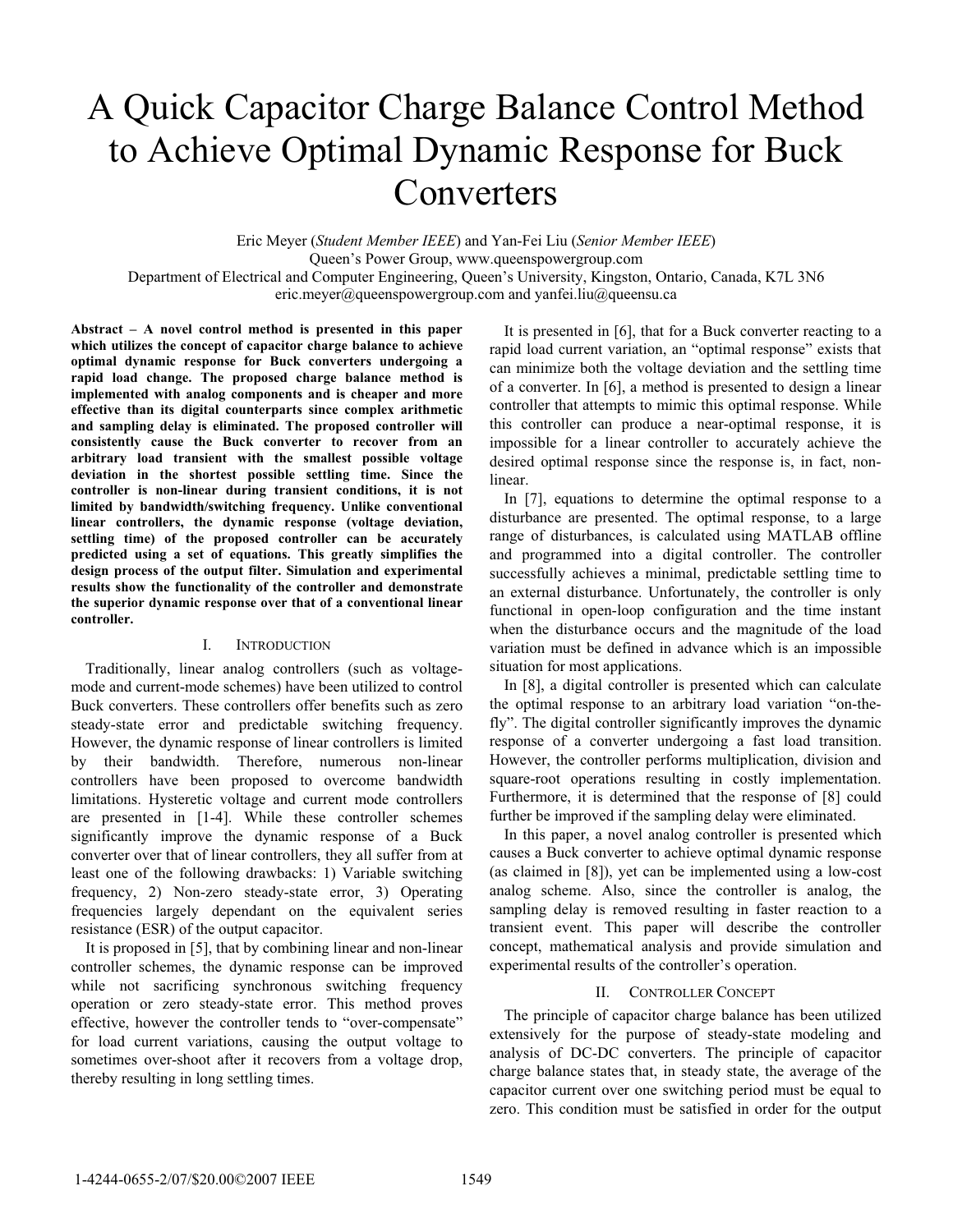voltage to be equal at the beginning and the end of a switching cycle. Equation (1) represents the principle of capacitor charge balance for a Buck converter under steady state.

$$
v_c(T_s) - v_c(0) = \frac{1}{c} \cdot i_{cavg} = 0 \to \frac{1}{T_s} \int_s^{T_s} i_c(t)dt = 0
$$
 (1)

By recognizing that the integral period of (1) may be extended over the total transient time of a DC-DC converter, equation (2) is developed.

$$
v_c(t_b) - v_c(t_a) = \frac{1}{c} \cdot i_{cavg} = 0 \to \frac{1}{t_b - t_a} \int_a^b i_c(t) dt = 0 \tag{2}
$$

where  $t_a$  represents the beginning of the transient period and  $t_b$  represents the end of the transient period. Thus, if at  $t_b$  the inductor current  $i_l$  equals the load current and (2) has been satisfied, the output voltage will have returned to its reference voltage and, therefore, the converter has recovered from the transient event. This concept can be used to minimize the voltage deviation and settling time of a converter undergoing a load current step change.

#### *A. Minimize Voltage Deviation*

Referring to Fig. 1, immediately following a positive load current step, the inductor current cannot change instantaneously to supply the load. Therefore, a portion of the load current must be supplied by the output capacitor. This, in turn, causes the output capacitor to lose charge and causes the output voltage to decrease. The output capacitor will finish discharging when the inductor current reaches the new load current (at  $t_1$ ). In order to minimize the output voltage undershoot, the inductor current must be allowed to vary at its maximum slew rate  $(d = 100\%)$  for  $T_0$ .

Referring to Fig. 2, following a negative load current step, the capacitor must absorb the excess inductor current until it equals the new load current (at  $t_1$ ). This causes the capacitor to charge and causes the output voltage to increase. In order to minimize the output voltage overshoot, the inductor current must be allowed to vary at its maximum slew rate  $(d = 0\%)$  for *T0*.

#### *B. Minimize Settling Time*

Referring to Fig. 1, the output capacitor will start to recharge and the output voltage increase when the inductor current begins to exceed the new load current. In order to minimize the time required to recharge the capacitor, the duty cycle will remain at 100% for  $T_1$ . At  $t_2$ , the duty cycle will be set to 0% causing the inductor current to decrease at its maximum slew rate.  $t_2$  should be such that at the instant that the inductor current returns to the new load current (at  $t_3$ ), *Adischarge* equals *Acharge*. At this point, the output voltage and the inductor current are at their steady-state values and the converter will have fully recovered from the positive load step.

Referring to Fig. 2, for a negative load step, the duty cycle will remain at 0% for  $T<sub>l</sub>$  in order to minimize the time







Fig. 2 Proposed controller response to a negative load current step

required to remove the necessary charge from the capacitor. At  $t_2$ , the duty cycle will be set to  $100\%$  causing the inductor current to increase at its maximum slew rate. As above,  $t_2$ should be such that at the instant that the inductor current returns to the new load current (at *t3*), *Adischarge* equals *Acharge*.

In summary, the two key points of the proposed control method are:

- 1. Immediately detect the load current step change and react by setting the duty cycle to its maximum value (for a positive step change) or to its minimum value (for a negative step change).
- 2. Set the duty cycle to its minimum value (for a positive load step) or its maximum value (for a negative load step) at *t2*. *t2* should be such that *Acharge* will equal *Adischarge* at time *t3*. This will cause the output voltage to equal the reference voltage at the exact moment that the inductor current equals the load current.

# III. MATHEMATICAL ANALYSIS OF THE PROPOSED CONTROLLER RESPONSE

Fig. 3 illustrates the charge and discharge areas for a positive load current step change.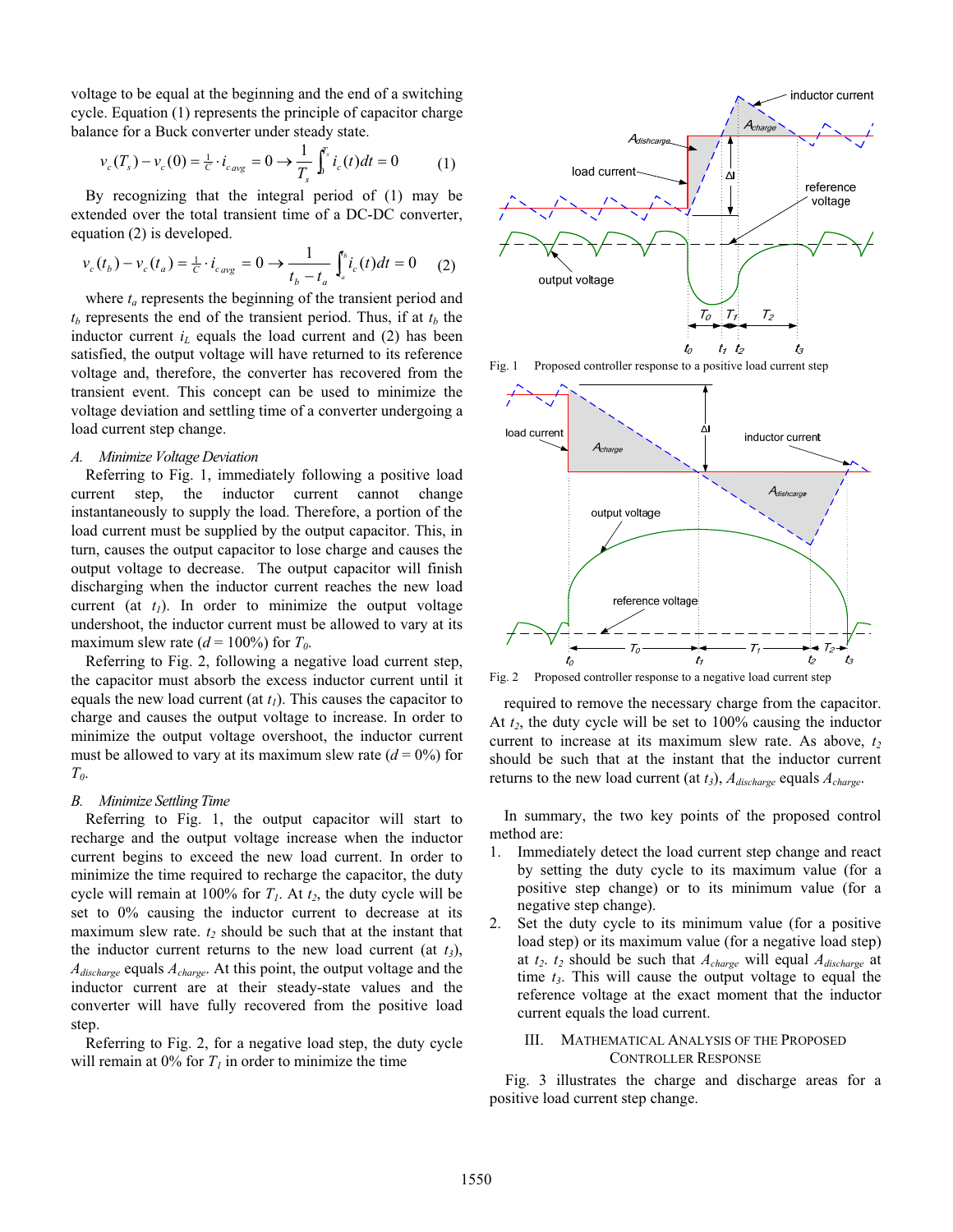

Fig. 3 Proposed inductor current response to a positive load step

#### *Time period T<sub>0</sub>*:

It is apparent in Fig. 3, that the total discharge area  $A<sub>1</sub>$  is equal to  $A_{1a}$ , thus (3) is true.

$$
A_1 = \int_{t_0}^{t_1} [i_{0.2} - i_L(t)] dt = A_{1a} = \int_{t_0}^{t_1} [i_L(t) - i_{L0}] dt
$$
 (3)

 $m_l$  represents the rate at which  $i_l(t) - i_{l,0}$  is increasing, such that  $(4)$  and  $(5)$  are true.

$$
m_1 = \frac{d[i_L(t) - i_{L0}]}{dt}
$$
\n
$$
i_L(t) = i_L = \int_0^t m \, dt
$$
\n(4)

$$
i_L(t) - i_{L0} = \int_{t0}^{t} m_1 dt
$$
 (5)

Therefore, by combining (3) and (5), the total discharge area *Adischarge* can be expressed in (6). 2

$$
A_{discharge} = A_1 = A_{1a} = \iint_{T_0} m_1 (dt)^2
$$
 (6)

*Time period T1***:**

The charge area  $A_2$  is expressed in (7).

$$
A_2 = \int_{t1}^{t2} [i_L(t) - i_{o2}] dt
$$
 (7)

By inspection, it is obvious that  $m_1$  also represents the rate that  $i_L(t)$ - $i_{o2}$  is increasing, as expressed in (8) and (9).

$$
m_1 = \frac{d[i_L(t) - i_{o2}]}{dt}
$$
 (8)

$$
i_{L}(t) - i_{o2} = \int_{1}^{t} m_{1} dt
$$
 (9)

Therefore, by combining  $(7)$  and  $(9)$ , the charge area  $A_2$  can be expressed as  $(10)$ .

$$
A_2 = \iint_{T_1} m_1 (dt)^2
$$
 (10)

Using basic geometry, a relationship for  $A_2$  and  $A_3$  is found in (11), in terms of the rising and falling slew rates of the inductor current.

$$
\frac{A_3}{A_2} = \frac{m_1}{-m_2} \tag{11}
$$

Thus, by combining (10) and (11), an expression for the total charge area *Acharge* is presented in (12).

$$
A_{charge} = A_2 + A_3 = \iint_{T_1} m_1 (dt)^2 + \iint_{T_1} \frac{m_1^2}{-m_2} (dt)^2
$$
  
= 
$$
\iint_{T_1} \frac{m_1 m_2 - m_1^2}{m_2} (dt)^2
$$
 (12)

By using (12), it is possible to predict the total charge area at time  $t_2$ . In order to satisfy the principle of capacitor charge balance at  $t_{3}$ , (13) must be true.

$$
A_{discharge} - A_{charge} = 0
$$
  

$$
\iint_{T_0} m_1 (dt)^2 - \iint_{T_1} \frac{m_1 m_2 - m_1^2}{m_2} (dt)^2 = 0
$$
  

$$
\iint_{T_0} (dt)^2 - \frac{m_2 - m_1}{m_2} \iint_{T_1} (dt)^2 = 0
$$
 (13)

The inductor current slew rates of a Buck converter are known  $(m_l = (V_{in} - V_o)/L$ ;  $m_2 = -V_o/L$  and are substituted into (13) to yield (14).

$$
\iint_{T_0} (dt)^2 - \frac{V_o - (V_{in} - V_o)}{L} \iint_{T_1} (dt)^2 = 0
$$
\n
$$
\iint_{T_0} (dt)^2 - \frac{V_{in}}{V_o} \iint_{T_1} (dt)^2 = 0
$$
\n(14)

Since analog division is costly, the equation is simplified by multiplying  $V<sub>o</sub>$  to both sides, as expressed in (15).

$$
A_{discharge} - A_{charge} = 0
$$
  

$$
V_o \iint_{T_0} (dt)^2 - V_{in} \iint_{T_1} (dt)^2 = 0
$$
 (15)

Using equation (15), it is possible to use an analog double integrator, to calculate the time  $t_2$  that will allow  $A_{charge}$  – *Adischarge* to equal zero when the inductor current reaches the new load current (at *t<sub>3</sub>*). The aforementioned concept is illustrated in Fig. 4.



Fig. 4 Proposed double integrator to predict  $t_2$ 

In the case of a positive load current step, the duty cycle would be set to  $0\%$  when  $V_2$  equals zero (at time  $t_2$ ). This will allow the inductor current to fall and reach the output current at the exact moment that the charge previously removed from the capacitor equals the charge delivered to the capacitor.

A similar analysis is performed for a negative current step change. The result of the analysis is expressed in (16).

$$
A_{charge} - A_{discharge} = 0
$$
  

$$
(V_{in} - V_o) \iint_{T_0} (dt)^2 - V_{in} \iint_{T_1} (dt)^2 = 0
$$
 (16)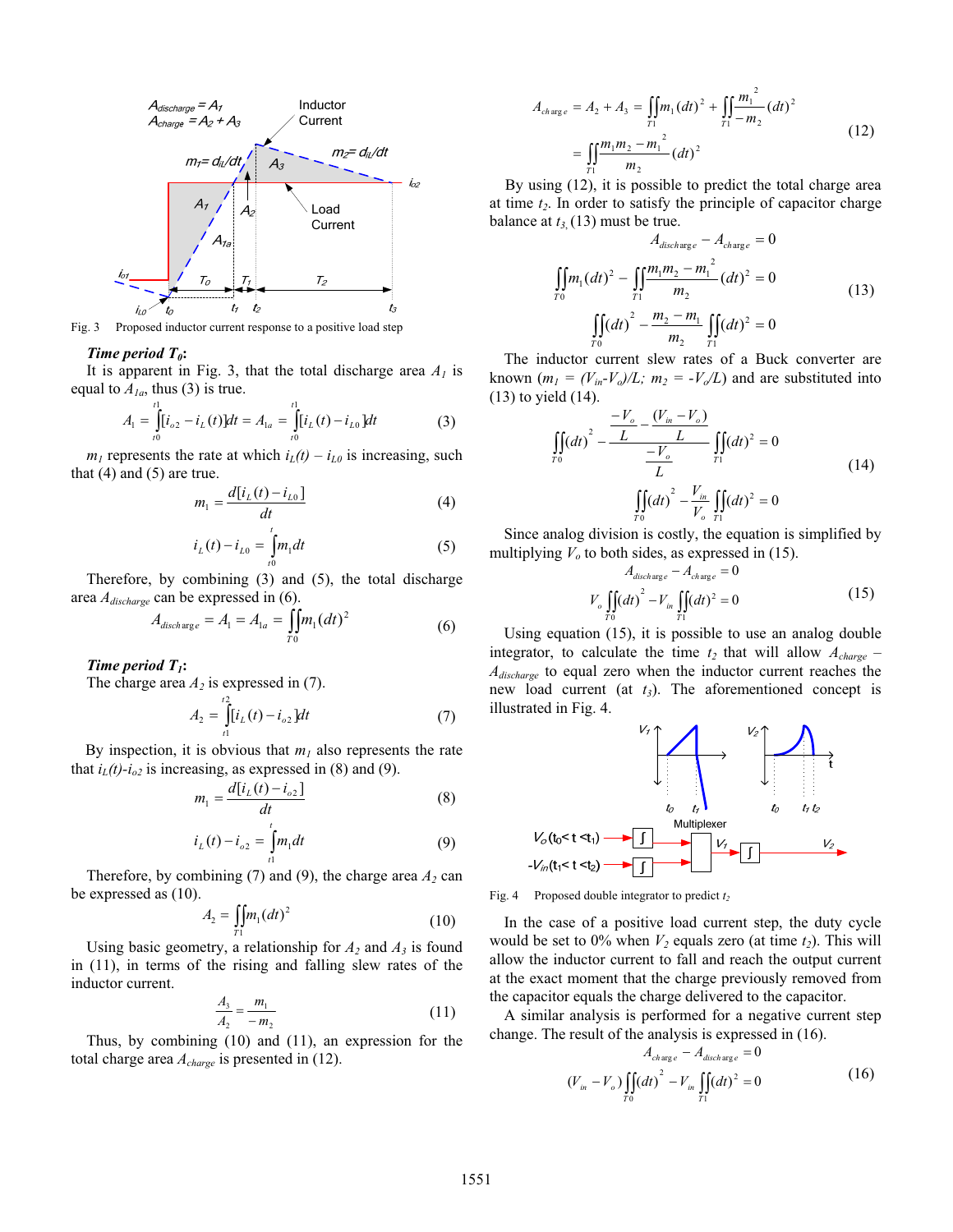#### IV. OPERATION OF PROPOSED CONTROL METHOD

Fig. 6 illustrates the block diagram of the proposed control method. The operation of the controller and its logic is described below.

The converter switches from its conventional controller to the proposed controller immediately following a load step change. The controller operation can be described in 4 steps.

## **Step 1: Detect Load Current Step Change (***t0***)**

The controller indirectly senses the capacitor current using a non-invasive trans-impedance amplifier, connected to the output voltage (as shown in Fig. 6).

When the capacitor current exceeds a predetermined threshold, the controller will immediately change the duty cycle to 100% (for a positive load step), or 0% (for a negative load step).

The controller logic will release the "reset" switch of integrator 1a and integrator 2. The output of integrator 1a will begin to increase linearly with a slope of  $V<sub>o</sub>$  (for a positive step change), or Vin-Vo, (for a negative step change). The output of integrator 2 will begin to increase exponentially. (See Fig. 5.)

#### **Step 2: Detect Capacitor Current Cross-over**  $(t_1)$

A comparator, fed by the capacitor current sensor, is used to determine the point at which the capacitor current changes direction. This point indicates that the inductor current has reached the new load current as illustrated in Fig. 5 at point *t1*. At this point, integrator 1a will be "reset" and integrator 1b will be activated. The output of integrator 1b will begin to decrease linearly with a slope of -*Vin*. The output of integrator 2 will begin to decrease exponentially, as shown in Fig. 5.

# **Step 3:** Alter Duty Cycle  $(t_2)$

At the moment that the output of integrator 2 returns to zero (at  $t_2$ ), the duty cycle will be set to  $0\%$  (for a positive load step change) or 100% (for a negative load step change). At this point, the inductor current will be at its maximum (in the case of a positive load step change) or its minimum (in the case of a negative load step change). The inductor current will begin to decrease toward the new load current in the case of a positive load step change. In the case of a negative load step change, the inductor current will begin to increase toward the new load current.

#### **Step 4: De-activate Controller (***t3***)**

At  $t_3$ , the inductor current reaches the new load current (determined by a second capacitor current switchover) and the output voltage returns to its reference value. At this point, the controller deactivates and the conventional controller resumes control of the converter.

The controller operation for a positive load current step change is illustrated in Fig. 5.







Fig. 6 Block diagram of proposed controller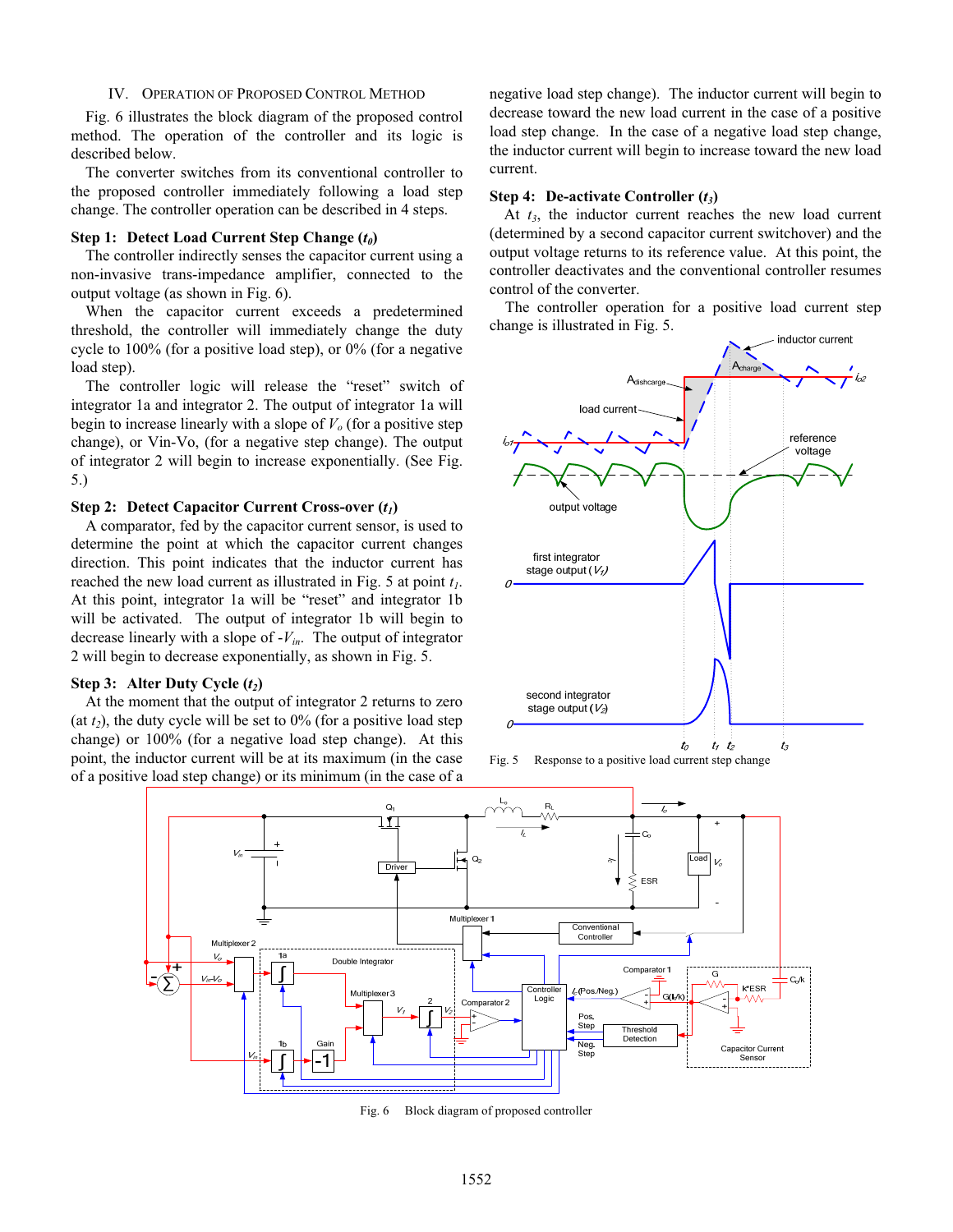## V. THEORETICAL VOLTAGE DEVIATION AND SETTLING TIME

In addition to improving the dynamic performance of a Buck converter, the proposed controller also simplifies the design of the output filter since its response to a large-signal load transient is predictable. It is possible to calculate the dynamic response (settling time, voltage deviation) to a converter experiencing an arbitrary load variation.

Referring to Fig. 1, *T0* and *Adischarge* (for a positive load step) are calculated using (17) and (18) respectively.

$$
T_0 = \Delta I \frac{L}{V_{in} - V_o} \tag{17}
$$

$$
A_{discharge} = \frac{1}{2}T_0 \Delta I = \Delta I^2 \frac{L}{2(V_{in} - V)_{o}}
$$
(18)

For a positive load step, *Acharge* is calculated using (19).

$$
A_{charge} = T_1^2 \frac{V_{in}(V_{in} - V_o)}{2V_o L}
$$
 (19)

 In order for (2) to be satisfied, *Adischarge* must equal *Acharge*. Therefore, (18) can be substituted into (19) and  $T_1$  can be isolated as shown in (20).

$$
T_1 = \sqrt{\frac{V_o L^2 \Delta I^2}{V_{in}(V_{in} - V_o)^2}} = \frac{L \Delta I}{V_{in} - V_o} \sqrt{\frac{V_o}{V_{in}}}
$$
(20)

A relationship between  $T_1$  and  $T_2$  is defined in (21).

$$
T_2 = \frac{V_{in} - V_o}{V_o} T_1 \tag{21}
$$

Therefore, the total settling time for a positive load step is calculated in (22).

$$
T_{set\_pos} = T_0 + T_1 + T_2 = \frac{L\Delta T}{(V_{in} - V_o)} \left( 1 + \frac{V_{in}}{V_o} \sqrt{\frac{V_o}{V_{in}}} \right) \tag{22}
$$

Similarly, the settling time for a negative load step is calculated in (23).

$$
T_{set\_neg} = T_0 + T_1 + T_2 = \frac{L\Delta T}{V_o} \left[ 1 + \left( \frac{V_{in}}{V_{in} - V_o} \right) \sqrt{\frac{(V_{in} - V_o)}{V_{in}}} \right]
$$
 (23)

Fig. 7 illustrates the theoretical settling times for a Buck converter controlled by the quick capacitor charge balance method.



Under the proposed controller, it is also possible to precisely calculate the voltage deviation due to an arbitrary load current step change.

For a positive step change, it is evident in Fig. 1 that the capacitor is discharging during time period  $T<sub>0</sub>$ . The output voltage over the time period  $T_0$  (letting  $t_0 = t = 0$ ) is derived in (24).

$$
v_o(t) = V_{ref} - ESR \left( \Delta I - \frac{(V_{in} - V_o)t}{L} \right)
$$
  

$$
- \frac{\frac{1}{2} \left( \frac{\Delta I^2 L}{V_{in} - V_o} - \left( \frac{\Delta I \cdot L}{V_{in} - V_o} - t \right) \left( \Delta I - \frac{(V_{in} - V_o)t}{L} \right) \right)}{C}
$$
  

$$
v_o(t) = V_{ref} - \frac{2ESR \cdot C(V_o t + \Delta I \cdot L - V_{in}t) - t^2 (V_{in} - V_o) + 2L \cdot \Delta I \cdot t}{2L \cdot C}
$$
 (24)

In order to determine the time at which the voltage is at its minimum  $(t_{min})$ , it is necessary to calculate the derivative of the output voltage with respect to time, as derived in (25).

$$
\frac{dv_o}{dt} = \frac{ESR \cdot C(V_{in} - V_o) + t(V_{in} - V_o) - \Delta I \cdot L}{L \cdot C}
$$
\n(25)

By setting  $(25)$  equal to zero and solving for *t*,  $t_{min}$  is calculated in (26).

$$
t_{\min} = \frac{ESR \cdot C(V_o - V_{in}) + \Delta I \cdot L}{V_{in} - V_o}
$$
 (26)

By substituting (26) into (24),  $\Delta v_a$  *pos* is solved in (27).

$$
\Delta v_{o_{p}pos} = -\frac{ESR^2 \cdot C^2 \left(V_{in}^2 - 2V_{in}V_o + V_o^2\right) + \Delta I^2 L^2}{2(V_{in} - V_o)L \cdot C}
$$
 (27)

Similarly, the overshoot for a negative current step is calculated in (28).

$$
\Delta v_{o_{\text{neg}}} = \frac{ESR^2 \cdot C^2 \cdot V_o^2 + \Delta I^2 L^2}{2V_o \cdot L \cdot C}
$$
 (28)

Fig. 8 and Fig. 9 illustrate the theoretical voltage deviation for a Buck converter controlled by the quick capacitor charge balance method.



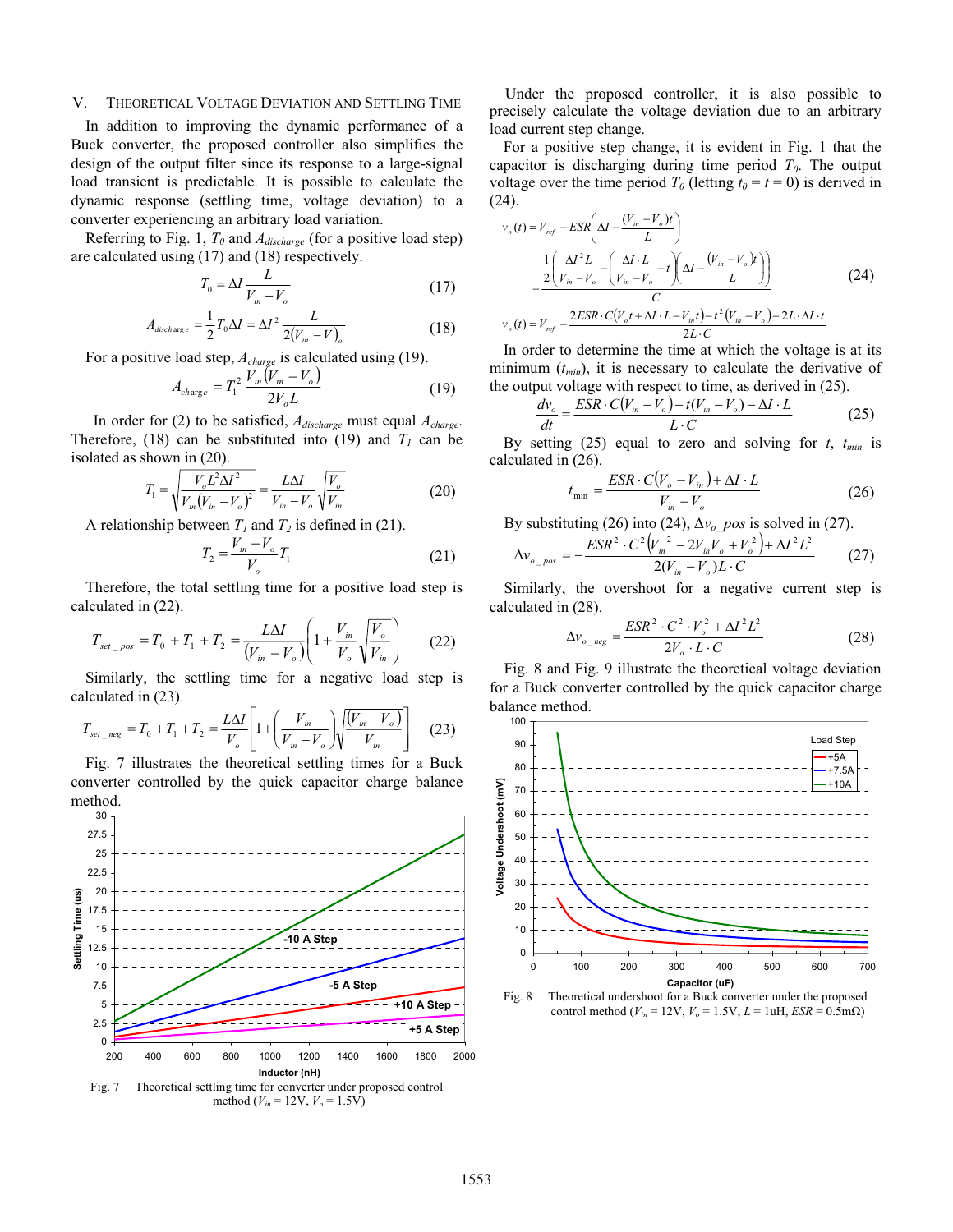



## VI. SIMULATION RESULTS

In order to verify the functionality of the quick capacitor charge balance method, a Buck converter, undergoing a load current step, was simulated. The parameters of the simulated Buck converter were as follows: *Vin*=12V, *Vou*t=1.5V, *fs*=400kHz, *L*=1uH, *C*=181uF, *ESR*=0.5mȍ, *ESL* = 50pH.

Fig. 10 shows a voltage-mode controlled Buck converter undergoing a  $0A \rightarrow 10A$  load step change. The bandwidth of the controller was designed to be 71kHz and the phase margin was 42º. Fig. 11 shows the quick capacitor charge balance control method response to a  $0 \rightarrow 10$ A load step change.

Fig. 12 shows the voltage-mode controlled converter undergoing a  $10A \rightarrow 0A$  load step change. Fig. 13 shows the quick capacitor charge balance control method response to a  $10A \rightarrow 0A$  load step change.

It is demonstrated through simulation that (for a positive load step) the settling time of the converter with proposed controller is improved by 90% compared to that of the voltage-mode controlled converter.



Fig. 10 Simulated voltage-mode controller response to a  $0A \rightarrow 10A$  load current step change





Fig. 12 Simulated voltage-mode controller response to a  $10A \rightarrow 0A$  load current step change



Fig. 13 Simulated proposed controller response to a  $10A \rightarrow 0A$  load current step change